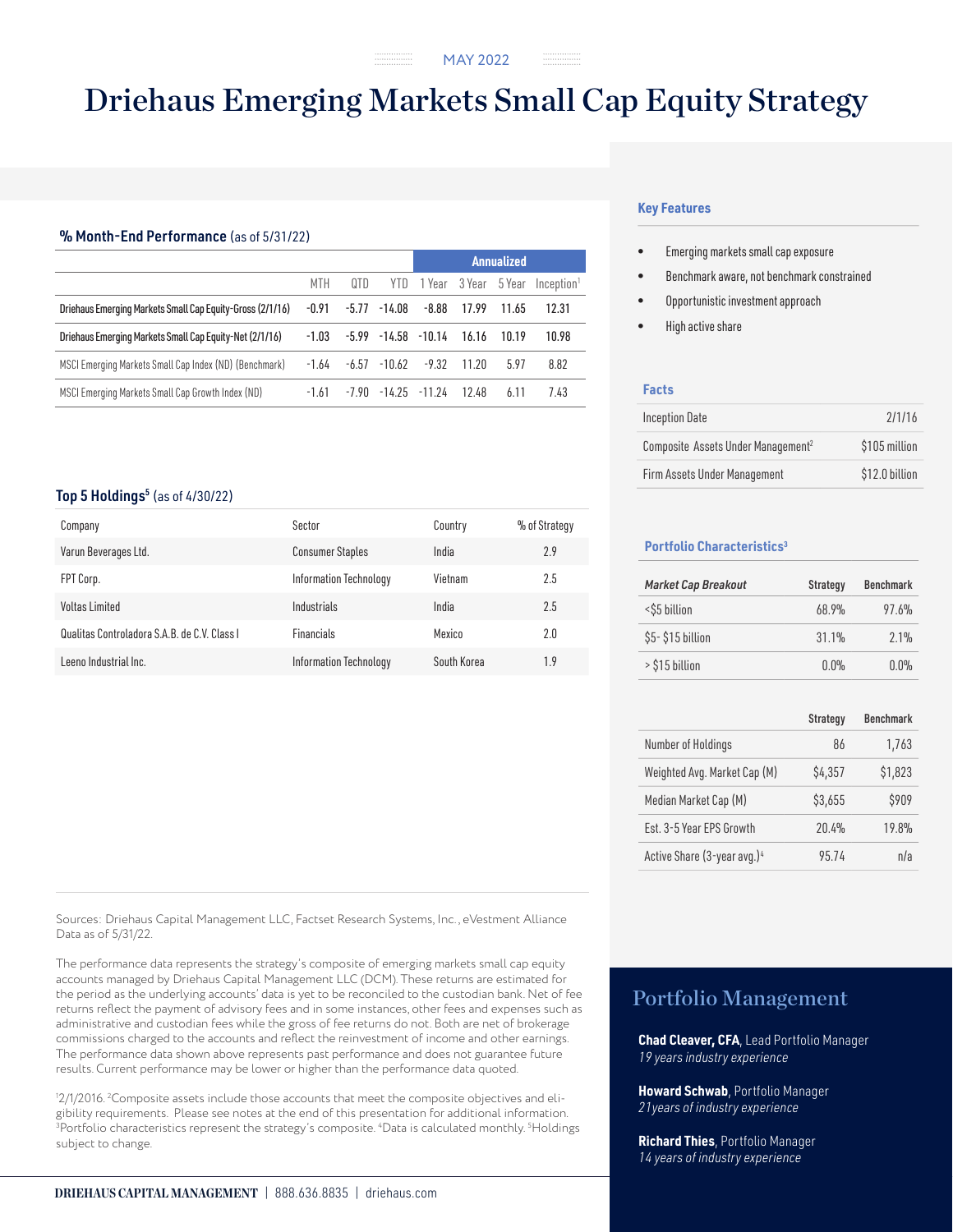## Driehaus Emerging Markets Small Cap Equity Strategy

## Sector Weights (%)

|                       | Comm.<br>Services | Consumer<br>Discretionary | Consumer<br><b>Staples</b> | Energy | <b>Financials</b> | <b>Health Care</b> | Industrials | Information<br>Technology | Materials | Real Estate | Utilities | Cash |
|-----------------------|-------------------|---------------------------|----------------------------|--------|-------------------|--------------------|-------------|---------------------------|-----------|-------------|-----------|------|
| Strategy              | <b>NA</b>         | 14.3                      | 11.5                       | 6.1    | 7.0               | 4.9                | 17.1        | 11.7                      | 13.0      |             | 3.0       | 10.0 |
| Benchmark             | NA                | 11.3                      | 6.1                        | 2.5    | 1.2               |                    | 16.0        | 17.8                      | 12.9      | 6.6         | 3.9       | 0.0  |
| <b>Active Weights</b> | ΝA                | 2.9                       | 5.4                        | 3.6    | $-4.2$            | $-2.9$             | l.l         | -6.2                      | 0.1       | -5.         | $-0.8$    | 10.0 |

## Country Weights (%)

|                             | Strategy | <b>Benchmark</b> | <b>Active Weights</b> |
|-----------------------------|----------|------------------|-----------------------|
| Australia                   | 3.1      | $0.0\,$          | 3.1                   |
| <b>Brazil</b>               | 9.2      | 6.9              | 2.3                   |
| Cambodia                    | 0.7      | 0.0              | 0.7                   |
| Canada                      | 2.9      | 0.0              | 2.9                   |
| China                       | 14.7     | 4.5              | 10.1                  |
| Hong Kong                   | 9.4      | 2.9              | 6.5                   |
| India                       | 15.2     | 21.2             | $-6.0$                |
| Indonesia                   | 4.0      | 2.2              | 1.9                   |
| Mexico                      | 1.8      | 2.0              | $-0.2$                |
| Phillipines                 | $0.8\,$  | 0.9              | $-0.1$                |
| Poland                      | 0.5      | 1.1              | $-0.6$                |
| Saudi Arabia                | 3.0      | 2.5              | 0.5                   |
| South Africa                | 1.7      | 4.2              | $-2.5$                |
| South Korea                 | 7.0      | 15.7             | $-8.7$                |
| Taiwan                      | 5.5      | 21.6             | $-16.1$               |
| Thailand                    | 2.4      | 4.0              | $-1.6$                |
| <b>United Arab Emirates</b> | 1.2      | $0.8\,$          | 0.3                   |
| <b>United States</b>        | 0.6      | 0.2              | 0.4                   |
| Vietnam                     | 6.3      | $0.0\,$          | 6.3                   |
| Cash                        | 10.0     | $0.0\,$          | 10.0                  |

Sources: Driehaus Capital Management LLC, Factset Research Systems, Inc., eVestment Alliance Data as of 5/31/22. Benchmark: MSCI Emerging Markets Small Cap Index (ND)